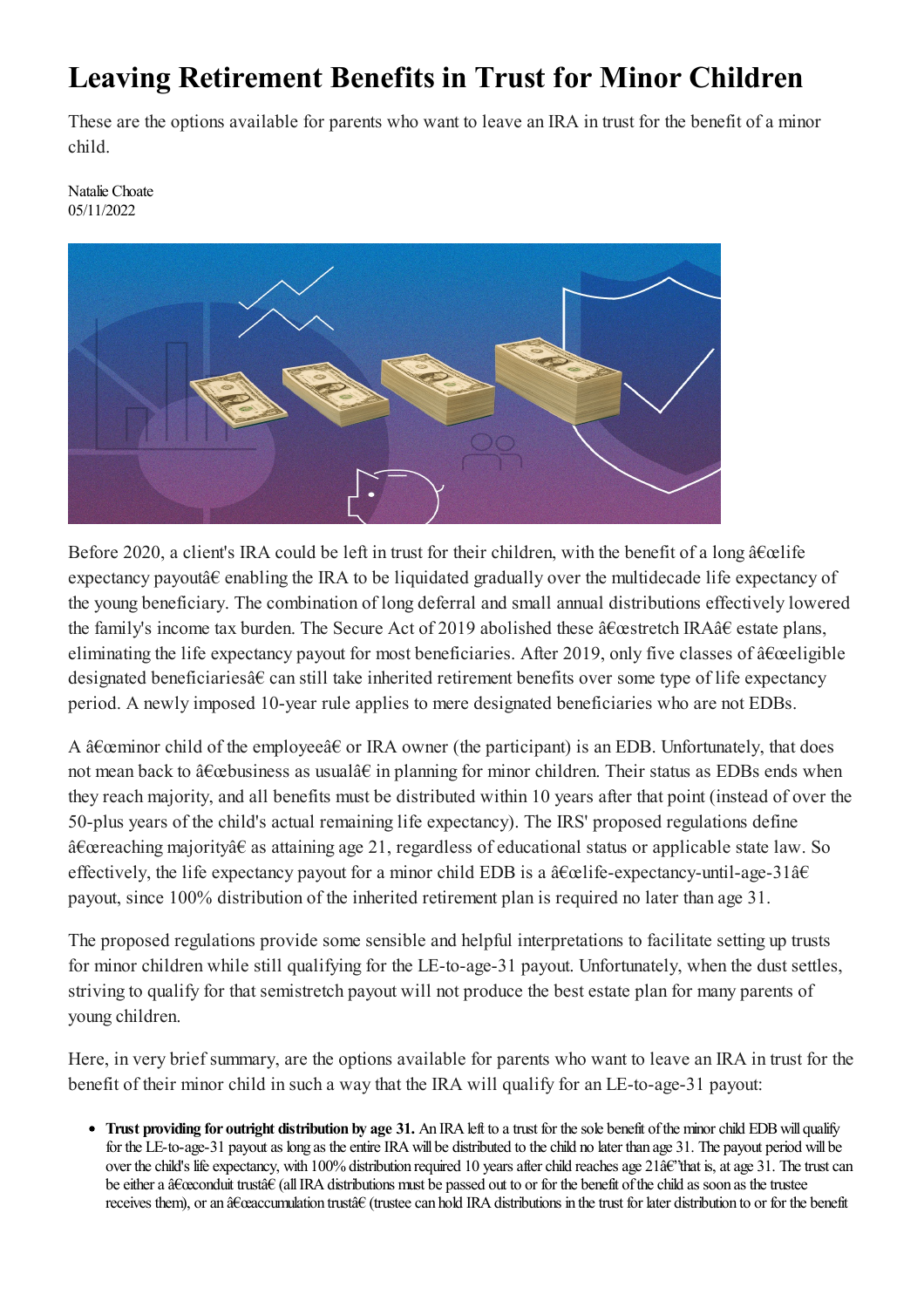of the child) (though not past age 31). Since either structure qualifies for the LE-to-age-31 payout, there is no reason to use a conduit trust. The conduit trust would eliminate the trustee's ability to take distributions from the IRA and hold them in trust for later use, without providing any benefit under the minimumdistribution rules.

• Trust providing for outright distribution later than age 31. Suppose the parent thinks age 31 is too young and wants the funds held in trust until the child reaches age 40. If the trust provides that the trust will terminate and be distributed to the child at any age later than 31, it can still qualify for some type of life expectancy payout depending on who gets the fund if the child dies before reaching the trust termination age.

The person or entity who inherits the trust if the child dies before the stated age for outright distribution of the trust fund is called a  $\hat{a} \in \mathcal{A}$  secondary beneficiary.  $\hat{a} \in \mathcal{A}$  The proposed regulations ignore the secondary beneficiary if the age for trust termination is 31 or younger. But if they are older than age 31, the secondary beneficiary counts for purposes of determining the distribution period for the retirement benefits payable to the trust. If the secondary beneficiary is a nonindividual (such as a charity), the trust will not qualify as a designated beneficiary; it will not even qualify for the 10-year rule. If the secondary beneficiary is an individual, then we step into the somewhat elaborate scheme the U.S. Treasury came up with for this form of trust for a minor child EDB. Remember, we have a trust for the sole benefit of the participant's nondisabled minor child which will continue until the child reaches age 40 (or any other age older than 31), at which time it will terminate and be distributed outright to the child; if the child dies before reaching the specified age, the trust is distributed to another individual (the secondary beneficiary).

- 1. Because there is at least one minor child EDB who is a beneficiary of the trust, the trust will use a life expectancy payout instead of the 10-year rule. But the life expectancy used will be the life expectancy of the oldest designated beneficiary, who may or may not be the minor child EDB. For example, under a trust providing for the participant's minor child, to terminate when the child reaches age 40, but which will be distributed to Uncle Oscar now age 73 if child dies before 40, the countable beneficiaries are child (age 13) and Uncle Oscar (age 73), so Oscar is the oldest *designated beneficiary*, and his life expectancy (16.4 years) will be used to measure required distributions instead of the child's (71.9 years). This payout pace will continue until the "outer limit†distribution year.
- 2. The outer limit year, when 100% distribution of the IRA is required, will be the year the minor child reaches age 31, about 18 years from now in the case of this 13-year-old child.

Note: The fact that the IRA must be distributed to the trust in the year the child reaches age 31 does not mean the IRA proceeds must be paid out to the child at that point. The trust will continue, in accordance with its terms, until the child reaches age 40, as specified by the client who created the trust.

What this is telling us is, if you want the IRA funds to be held in trust for the child beneficiary past age 31, the client needs to choose the trust's secondary beneficiary carefully. The client cannot choose a charity (because that would disqualify the trust), and should not choose an elderly person (because their life expectancy will dictate the annual distribution rate), if the client wants the trust to get the benefit of the LEto-age-31 payout for the child's trust.

The above rules seema bit awkward, but at least they are reasonably simple and clear and in some ways favorable. For example, clients willing to allow outright distribution to the child at age 31 can easily qualify for the LE-to-age-31 payout. They don't have to use a conduit trust and can choose any secondary beneficiary.

However, in real life, the choices can be complicated and unclear. For example, if the client has multiple children, the structure of the proposed regulations encourages using separate trusts (one for each child) rather than a pooled or  $\hat{a} \in \mathcal{C}$  trust format that many parents might prefer. If one pooled trust is used for all the children, the life expectancy and age-31-payout year of the oldest child will dictate the distribution rate, and the longer life expectancy and later age-31-payout date of the youngest child will be "wasted.â€

Even if the planner devises a pot trust as the parents want, and the plan is perfectly constructed so that if